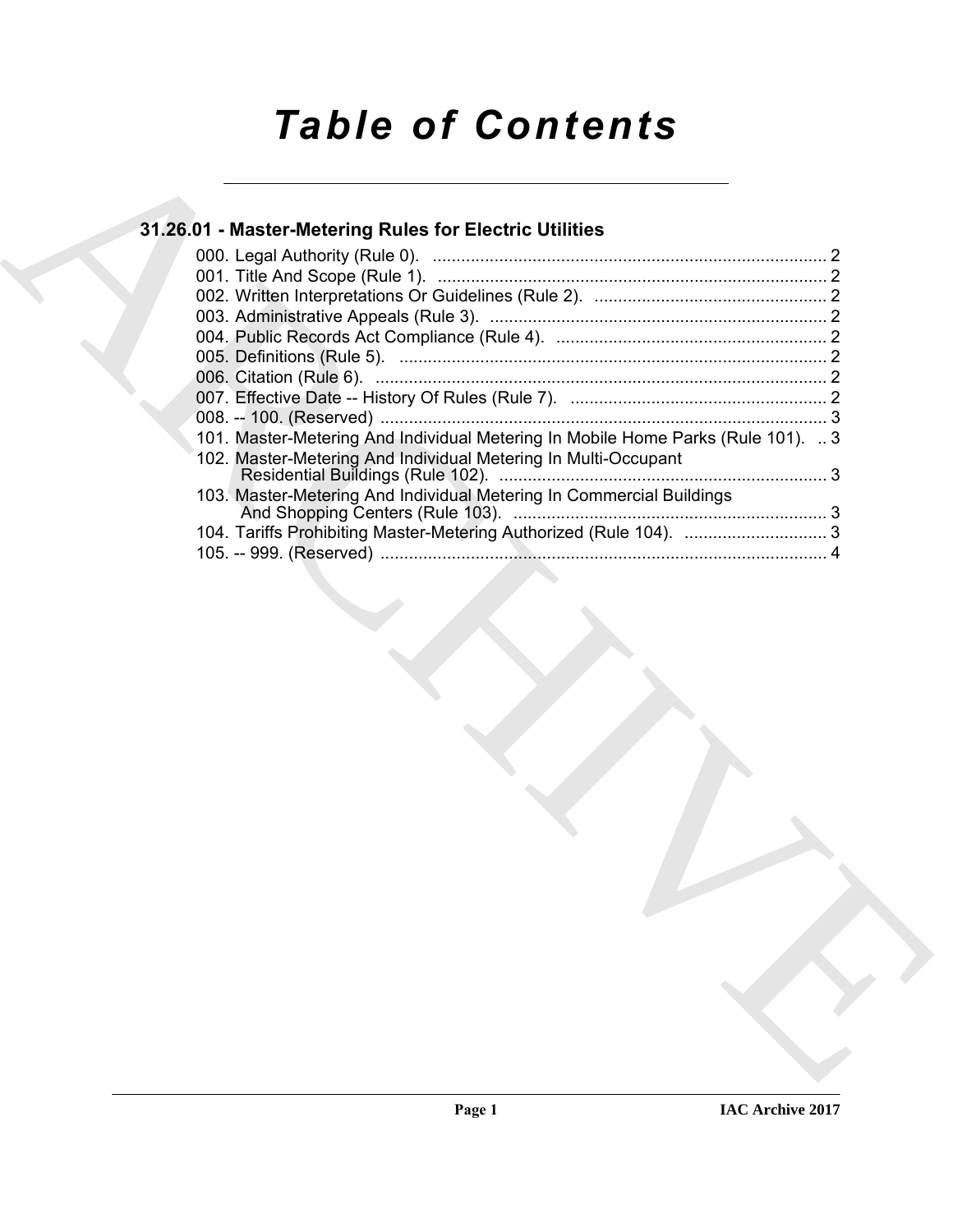#### **IDAPA 31 TITLE 26 CHAPTER 01**

#### **31.26.01 - MASTER-METERING RULES FOR ELECTRIC UTILITIES**

#### <span id="page-1-1"></span><span id="page-1-0"></span>**000. LEGAL AUTHORITY (RULE 0).**

These rules are adopted under the general legal authority of the Public Utilities Law, chapters 1 through 7, Title 61, Idaho Code, and the specific authority of Sections 61-301, 61-302, 61-303, 61-315, 61-503, 61-507, and 61-520, Idaho Code, with regard to service. (7-1-93)

#### <span id="page-1-2"></span>**001. TITLE AND SCOPE (RULE 1).**

The name of this chapter is "Master-Metering Rules for Electric Utilities." This chapter has the following scope: All electric utilities are required to abide by these rules defining when and under what circumstances their customers may master-meter tenants of the customer. (7-1-93) master-meter tenants of the customer.

#### <span id="page-1-3"></span>**002. WRITTEN INTERPRETATIONS OR GUIDELINES (RULE 2).**

**31.26.01 • MASTER METERNO GULES FOR ELECTRIC UTILITIES<br>
1981 • LEGAL ALTHORITY (RULLE)**<br>
1981 • LEGAL ALTHORITY (RULLE)<br>
1982 • LEGAL ALTHORITY (RULLE)<br>
1982 • LEGAL ALTHORITY (RULLE)<br>
1982 • LEGAL ALTHORITY (RULLE)<br>
198 For rulemakings conducted before July 1, 1993, written interpretations to these rules in the form of explanatory comments accompanying the order of proposed rulemaking and review of comments submitted in the order adopting these rules are maintained in the files of the Secretary of the Idaho Public Utilities Commission and are available from the office of the Commission Secretary. The Commission Secretary may be contacted in writing at the Idaho Public Utilities Commission, PO Box 83720, Boise, Idaho 83720-0074, or may be reached by telephone at (208) 334- 0300. For rulemakings conducted after July 1, 1993, written interpretations to these rules in the form of explanatory comments accompanying the notice of proposed rulemaking that originally proposed the rules and review of comments submitted in the rulemaking decision adopting these rules are published in the issues of the Idaho Administrative Bulletin proposing or adopting the rules. (7-1-93) Administrative Bulletin proposing or adopting the rules.

#### <span id="page-1-4"></span>**003. ADMINISTRATIVE APPEALS (RULE 3).**

There are no administrative appeals under these rules because they are not procedural rules. If an issue should arise calling for a proceeding to apply these rules, that proceeding would be conducted under the Commission's Rules of Procedure, IDAPA 31.01.01.000 et seq. (7-1-93)

#### <span id="page-1-5"></span>**004. PUBLIC RECORDS ACT COMPLIANCE (RULE 4).**

All correspondence with regard to these rules is a public record subject to inspection, examination and copying, unless it is an investigatory record under Section 74-105(1). Idaho Code.  $(7-1-93)$ unless it is an investigatory record under Section  $74-105(1)$ , Idaho Code.

#### <span id="page-1-9"></span><span id="page-1-6"></span>**005. DEFINITIONS (RULE 5).**

As used in these rules: (7-1-93)

<span id="page-1-10"></span>**01. Electric Utility**. Electric utility or utility means an "electrical corporation" as defined by statute in Chapter 1, Title 61, Idaho Code, and orders of the Idaho Public Utilities Commission and decisions of the Supreme Court of Idaho construing those statutes. (7-1-93)

<span id="page-1-11"></span>**02. Tenant -- Mobile Home Park**. A tenant of a mobile home park is a person defined as a tenant and not a transient by the Mobile Home Park Tenant Act, Section 55-2001 et seq., Idaho Code, and in particular by Section 55-2003(4) and 55-2003(5), Idaho Code. (7-1-93)

<span id="page-1-12"></span>**03. Tenant -- Multi-Unit Residential or Commercial Building**. A tenant of a multi-unit residential building is a person who is not a transient and who intends to reside in or be a commercial tenant in one (1) of the building's units for a period not less than one (1) month. building's units for a period not less than one  $(1)$  month.

#### <span id="page-1-7"></span>**006. CITATION (RULE 6).**

The official citation of these rules is IDAPA 31.26.01.000 et seq. For example, this rule is cited as IDAPA 31.26.01.006. In documents submitted to the Commission or issued by the Commission, however, these rules may be cited by their short title of Master-Metering Rules (MMR) and the parenthetical rule number. For example, this rule may be cited as MMR 6.

#### <span id="page-1-8"></span>**007. EFFECTIVE DATE -- HISTORY OF RULES (RULE 7).**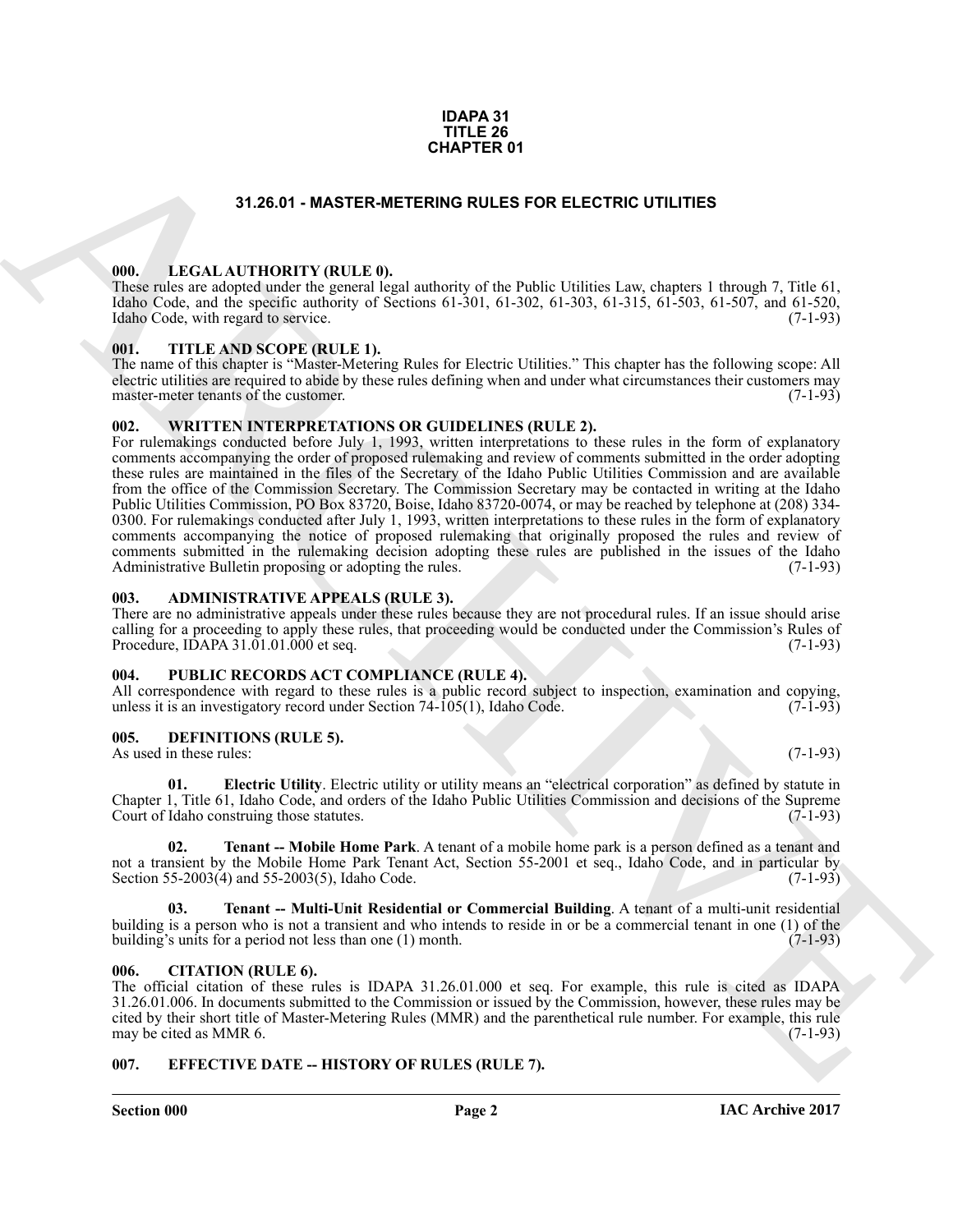The Commission adopted predecessors to these rules in 1980. They were most recently codified at IDAPA 31.C.10. They were readopted and reformatted by rulemaking decision in docket number 16-2601-9301, effective July 1, 1993. The history of rulemaking proceedings preceding the initiation of the publishing of the Idaho Administrative Bulletin and the Idaho Administrative Code is available from the Commission Secretary. (7-1-93)

#### <span id="page-2-0"></span>**008. -- 100. (RESERVED)**

### <span id="page-2-9"></span>**MASTER-METERING RULES FOR ELECTRIC UTILITIES RULES 101 THROUGH 200**

#### <span id="page-2-6"></span><span id="page-2-1"></span>**101. MASTER-METERING AND INDIVIDUAL METERING IN MOBILE HOME PARKS (RULE 101).**

<span id="page-2-7"></span>**01. Parks Metered After July 1, 1980**. Tenants (excluding transients) of mobile home parks connected for service after July 1, 1980, must be individually metered by the electric utility serving the mobile home park. Master-metering of these tenants, whether or not in conjunction with sub-metering by the park operator, is prohibited. (7-1-93) prohibited. (7-1-93)

For Communication Communication Communication (Expression and the three communication and the second of the second of the second of the second of the second of the second of the second of the second of the second of the s **02. Exception for Sub-Metered Parks**. Mobile home parks whose spaces for tenants (excluding transients) have been fully sub-metered for electricity by the park owners need not be individually metered by the electric utility supplying the park. Mobile home parks sub-metered by the park operator must charge each of their tenants the same rate for electric service that a residential customer of the utility serving the park would charge the tenant if the tenant were directly metered and billed by the utility. Testing of submeters shall be the park operator's expense. (7-1-93)

<span id="page-2-10"></span>**03. Transition Rule for Sub-Metered Parks**. Mobile home parks that were partially sub-metered on July 1, 1980, must individually meter all spaces to be used by non-transient tenants before January 1, 1981. At the option of the park operator, the operator may extend an existing sub-metering system to those spaces not metered by the operator or may request the utility providing service to the park to meter the unmetered spaces for non-transient tenants at the utility's expense. (7-1-93)

<span id="page-2-11"></span>**04. Utility Payment for Reading Sub-Meters**. The utility supplying electricity to sub-metered parks shall pay the park operator one dollar and fifteen cents (\$1.15) per month per sub-metered occupied customer space. The utility will only pay one dollar and fifteen cents (\$1.15) per month per space that is occupied during the month.

 $(7-1-93)$ 

<span id="page-2-8"></span>**05. List of Grandfathered Mobile Home Parks**. The electric utility shall file with the Commission a list of "grandfathered" mobile home operators who are entitled to a payment for sub-metered occupied customer spaces. Each month, the owner-operator will certify to the utility the number of spaces that were occupied during the month. The utility will have the right to request from the owner-operator reasonable documentation of any customer account provided to the utility. (7-1-93)

#### <span id="page-2-12"></span><span id="page-2-2"></span>**102. MASTER-METERING AND INDIVIDUAL METERING IN MULTI-OCCUPANT RESIDENTIAL BUILDINGS (RULE 102).**

No multi-occupant residential buildings shall be master-metered for electric service after July 1, 1980, if the dwelling units for nontransient tenants contain an electric space heating, water heating, or air-conditioning (space cooling) unit that is not centrally controlled and for which the dwelling unit's tenants individually control electric usage. (7-1-93)

#### <span id="page-2-5"></span><span id="page-2-3"></span>**103. MASTER-METERING AND INDIVIDUAL METERING IN COMMERCIAL BUILDINGS AND SHOPPING CENTERS (RULE 103).**

No unit of commercial buildings and shopping centers shall be master-metered for electric service after July 1, 1980, if the units for their tenants contain an electric space heating, water heating, or air-conditioning (space cooling) unit that is not centrally controlled and over which the unit's tenants individually control electric usage. Tenants in otherwise master-metered buildings whose electric load or who operate appliances whose electric load exceeds the individual metering threshold found in the utility's tariffs must be individually metered.

#### <span id="page-2-13"></span><span id="page-2-4"></span>**104. TARIFFS PROHIBITING MASTER-METERING AUTHORIZED (RULE 104).**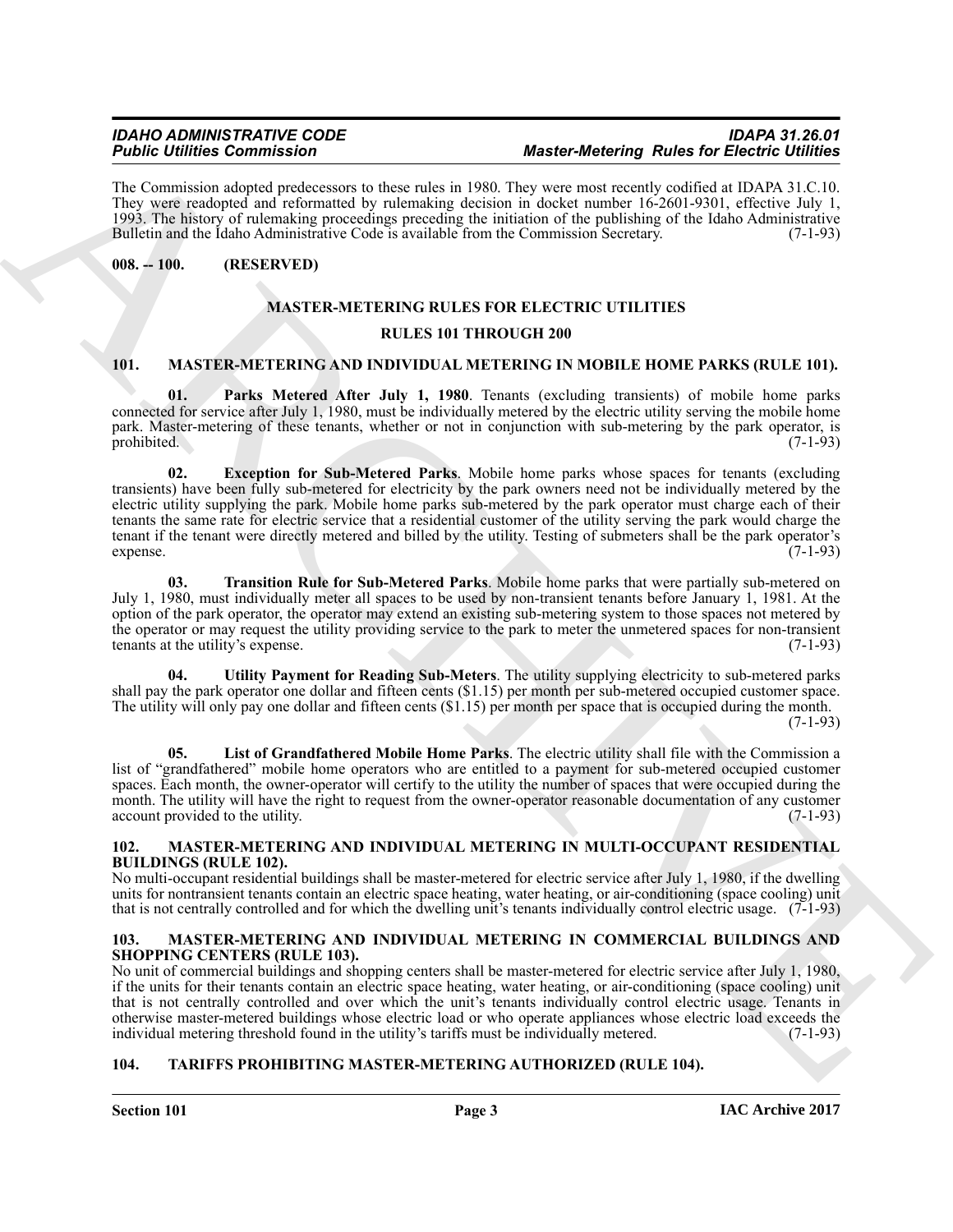ARCHIVE Electric utilities may file tariffs prohibiting master-metering and requiring individual metering in instances not required by these rules. If these tariffs require conversion from master-metering to individual metering of buildings master-metered on July 1, 1980, the utility shall bear all wiring costs between the meter and its distribution lines unless it reaches a contrary agreement with the affected persons. (7-1-93) unless it reaches a contrary agreement with the affected persons.

<span id="page-3-0"></span>**105. -- 999. (RESERVED)**